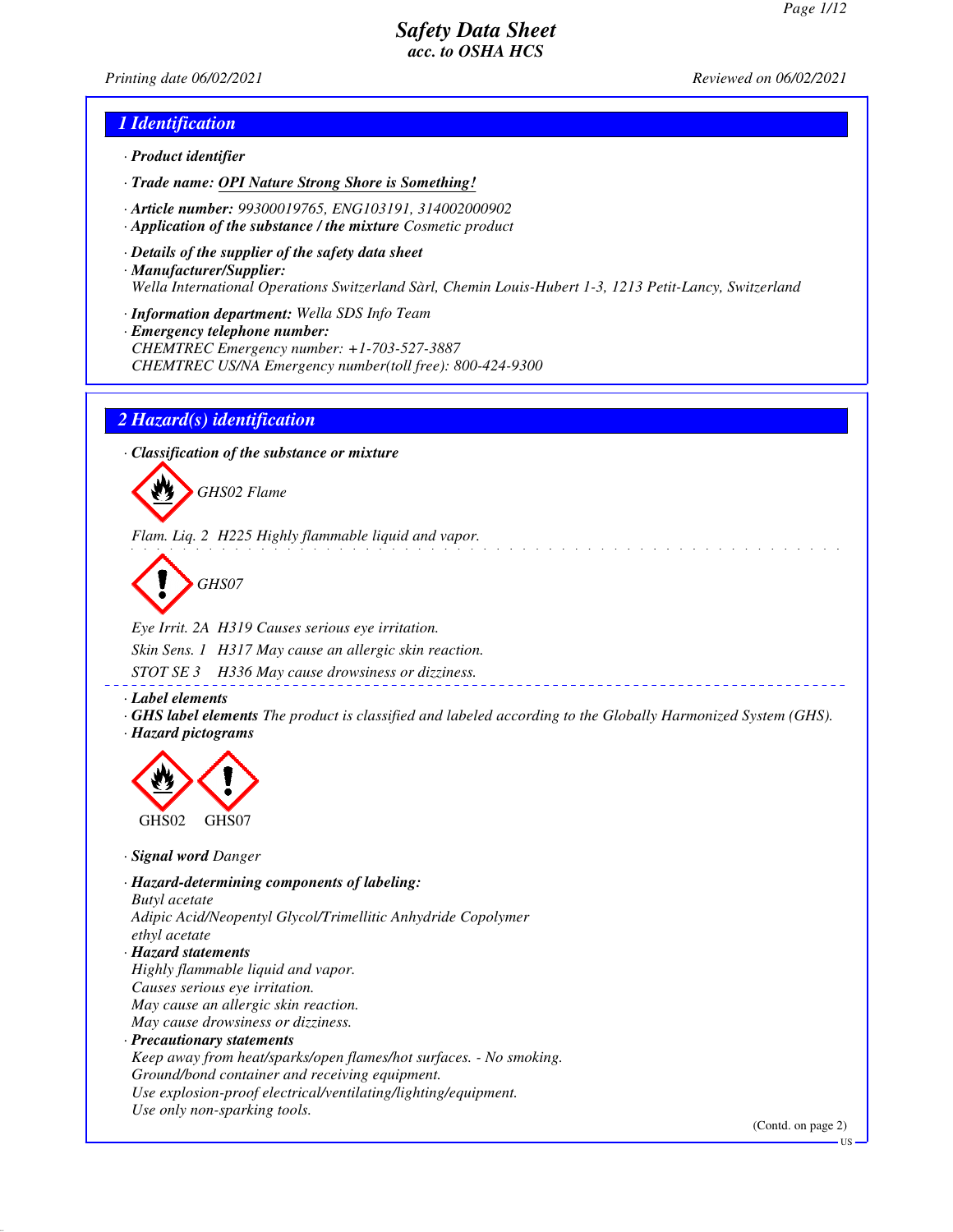*Printing date 06/02/2021 Reviewed on 06/02/2021*

## *Trade name: OPI Nature Strong Shore is Something!*

| (Contd. of page 1)                                                                                             |  |
|----------------------------------------------------------------------------------------------------------------|--|
| Take precautionary measures against static discharge.                                                          |  |
| Avoid breathing dust/fume/gas/mist/vapors/spray                                                                |  |
| Wash thoroughly after handling.                                                                                |  |
| Use only outdoors or in a well-ventilated area.                                                                |  |
| Contaminated work clothing must not be allowed out of the workplace.                                           |  |
| Wear protective gloves/protective clothing/eye protection/face protection.                                     |  |
| If on skin (or hair): Take off immediately all contaminated clothing. Rinse skin with water/shower.            |  |
| IF INHALED: Remove person to fresh air and keep comfortable for breathing.                                     |  |
| If in eyes: Rinse cautiously with water for several minutes. Remove contact lenses, if present and easy to do. |  |
| Continue rinsing.                                                                                              |  |
| Call a poison center/doctor if you feel unwell.                                                                |  |
| Specific treatment (see on this label).                                                                        |  |
| If skin irritation or rash occurs: Get medical advice/attention.                                               |  |
| If eye irritation persists: Get medical advice/attention.                                                      |  |
| Wash contaminated clothing before reuse.                                                                       |  |
| In case of fire: Use for extinction: CO2, powder or water spray.                                               |  |
| Store in a well-ventilated place. Keep container tightly closed.                                               |  |
| Store in a well-ventilated place. Keep cool.                                                                   |  |
| Store locked up.                                                                                               |  |
| Dispose of contents/container in accordance with local/regional/national/international regulations.            |  |
| $\cdot$ Other hazards                                                                                          |  |
| $\cdot$ Results of PBT and vPvB assessment                                                                     |  |
| $\cdot$ <b>PBT:</b> Not applicable.                                                                            |  |

*· vPvB: Not applicable.*

# *3 Composition/information on ingredients*

*· Chemical characterization: Mixtures*

*· Description: Mixture of the substances listed below with nonhazardous additions.*

| $\cdot$ Dangerous components: |                                                                         |                      |
|-------------------------------|-------------------------------------------------------------------------|----------------------|
|                               | 123-86-4 Butyl acetate                                                  | $>$ 25-≤50%          |
|                               | 141-78-6 $e^{\frac{t}{t}}$ ethyl acetate                                | $≥20-≤25%$           |
|                               | 9004-70-0 Nitrocellulose                                                | > $10$ -≤25%         |
|                               | 28407-73-0 Adipic Acid/Neopentyl Glycol/Trimellitic Anhydride Copolymer | $>2.5-10\%$          |
|                               | $64-17-5$ ethyl alcohol                                                 | $>2.5$ - $\leq 10\%$ |

## *4 First-aid measures*

- *· Description of first aid measures*
- *· General information: Immediately remove any clothing soiled by the product.*
- *· After inhalation:*
- *Supply fresh air and to be sure call for a doctor.*
- *In case of unconsciousness place patient stably in side position for transportation.*
- *· After skin contact: Immediately wash with water and soap and rinse thoroughly.*
- *· After eye contact:*
- *Rinse opened eye for several minutes under running water. If symptoms persist, consult a doctor.*
- *· After swallowing: If symptoms persist consult doctor.*
- *· Information for doctor:*
- *· Most important symptoms and effects, both acute and delayed No further relevant information available.*

(Contd. on page 3)

US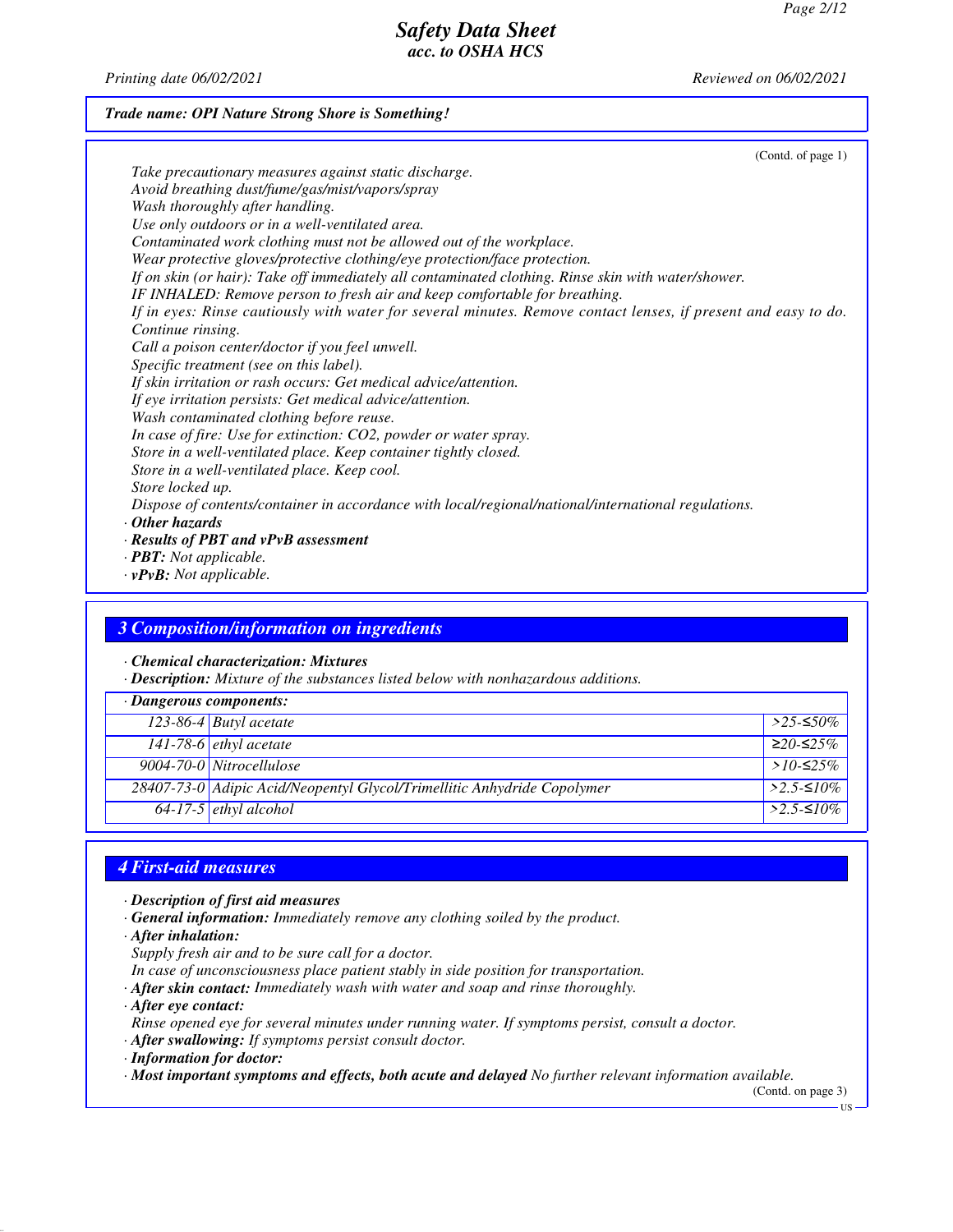*Printing date 06/02/2021 Reviewed on 06/02/2021*

#### *Trade name: OPI Nature Strong Shore is Something!*

*· Indication of any immediate medical attention and special treatment needed No further relevant information available.*

#### *5 Fire-fighting measures*

*· Extinguishing media*

*· Suitable extinguishing agents:*

*CO2, extinguishing powder or water spray. Fight larger fires with water spray or alcohol resistant foam.*

*· Special hazards arising from the substance or mixture No further relevant information available.*

*· Advice for firefighters*

*· Protective equipment: No special measures required.*

#### *6 Accidental release measures*

*· Personal precautions, protective equipment and emergency procedures Wear protective equipment. Keep unprotected persons away.*

*· Environmental precautions: Dilute with plenty of water.*

*Do not allow to enter sewers/ surface or ground water.*

*· Methods and material for containment and cleaning up:*

*Absorb with liquid-binding material (sand, diatomite, acid binders, universal binders, sawdust).*

*Dispose contaminated material as waste according to item 13.*

- *Ensure adequate ventilation.*
- *· Reference to other sections See Section 7 for information on safe handling. See Section 8 for information on personal protection equipment. See Section 13 for disposal information.*

#### *· Protective Action Criteria for Chemicals*

| $\cdot$ PAC-1:   |                                           |                                  |
|------------------|-------------------------------------------|----------------------------------|
|                  | $\overline{123}$ -86-4 Butyl acetate      | 5 ppm                            |
|                  | $\overline{141-78-6}$ ethyl acetate       | $1,200$ ppm                      |
|                  | $64-17-5$ ethyl alcohol                   | $\overline{1,}800$ ppm           |
|                  | $67-63-0$ isopropyl alcohol               | $\overline{4}00$ ppm             |
|                  | $123-42-2$ 4-hydroxy-4-methylpentan-2-one | $\overline{150}$ ppm             |
|                  | $66-25-1$ hexanal                         | 6 ppm                            |
|                  | 13463-67-7 titanium dioxide               | $30$ mg/m <sup>3</sup>           |
|                  | 7664-38-2 Phosphoric Acid                 | 3 mg/m <sup>3</sup>              |
|                  | $71-36-3$ n-Butyl alcohol                 | $60$ ppm                         |
| 7631-86-9 Silica |                                           | $18$ mg/m <sup>3</sup>           |
|                  | 1309-37-1 <i>Iron Oxides</i> (CI 77491)   | $15$ mg/m <sup>3</sup>           |
| $\cdot$ PAC-2:   |                                           |                                  |
|                  | 123-86-4 Butyl acetate                    | 200 ppm                          |
|                  | 141-78-6 $ethyl$ acetate                  | 1,700 ppm                        |
|                  | $64-17-5$ ethyl alcohol                   | 3300* ppm                        |
|                  | $67-63-0$ isopropyl alcohol               | $2000*$ ppm                      |
|                  | 123-42-2 4-hydroxy-4-methylpentan-2-one   | 350 ppm                          |
|                  | $66-25-1$ hexanal                         | 66 ppm                           |
|                  |                                           | (Contd. on page $\overline{4}$ ) |

US

(Contd. of page 2)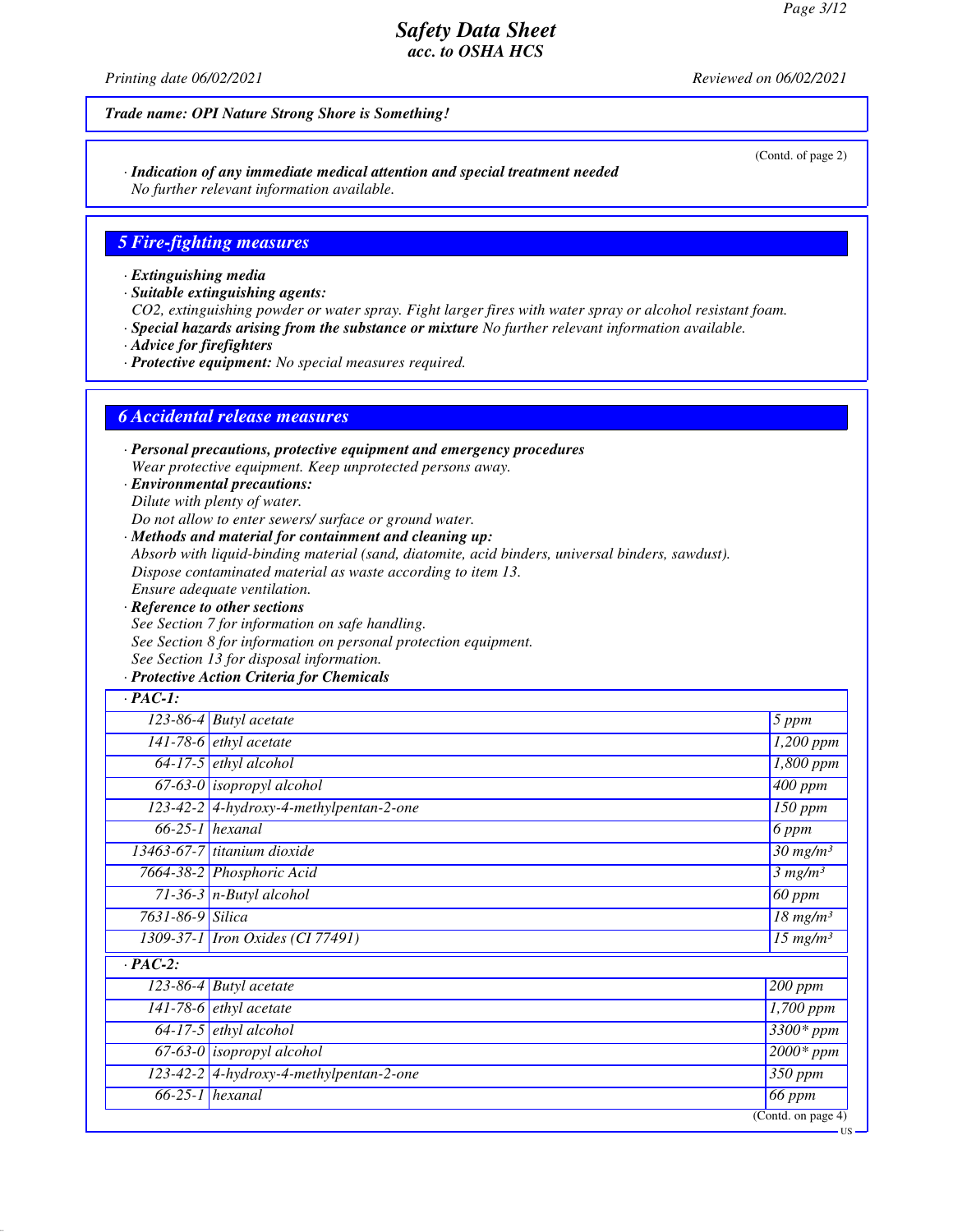*Printing date 06/02/2021 Reviewed on 06/02/2021*

*Trade name: OPI Nature Strong Shore is Something!*

|                  |                                         | (Contd. of page 3)                 |
|------------------|-----------------------------------------|------------------------------------|
|                  | 13463-67-7 titanium dioxide             | $\frac{330}{m}$ mg/m <sup>3</sup>  |
|                  | 7664-38-2 Phosphoric Acid               | $30$ mg/m <sup>3</sup>             |
|                  | $71-36-3$ n-Butyl alcohol               | $800$ ppm                          |
| 7631-86-9 Silica |                                         | $\overline{740}$ mg/m <sup>3</sup> |
|                  | 1309-37-1 Iron Oxides (CI 77491)        | $360$ mg/m <sup>3</sup>            |
| $\cdot$ PAC-3:   |                                         |                                    |
|                  | $123-86-4$ Butyl acetate                | 3000* ppm                          |
|                  | 141-78-6 $ethyl$ acetate                | $10000**$ ppm                      |
|                  | $64-17-5$ ethyl alcohol                 | $15000*$ ppm                       |
|                  | $67-63-0$ isopropyl alcohol             | $12000**$ ppm                      |
|                  | 123-42-2 4-hydroxy-4-methylpentan-2-one | $2100*$ ppm                        |
|                  | $66-25-1$ hexanal                       | 86 ppm                             |
|                  | 13463-67-7 titanium dioxide             | $2,000$ mg/m <sup>3</sup>          |
|                  | 7664-38-2 Phosphoric Acid               | $\overline{150}$ mg/m <sup>3</sup> |
|                  | 71-36-3 $n$ -Butyl alcohol              | 8000** ppm                         |
| 7631-86-9 Silica |                                         | $4,500$ mg/m <sup>3</sup>          |
|                  | 1309-37-1 <i>Iron Oxides</i> (CI 77491) | $2,200$ mg/m <sup>3</sup>          |

# *7 Handling and storage*

*· Handling:*

- *· Precautions for safe handling Ensure good ventilation/exhaustion at the workplace. Prevent formation of aerosols.*
- *· Information about protection against explosions and fires: Keep ignition sources away - Do not smoke. Protect against electrostatic charges.*
- *· Conditions for safe storage, including any incompatibilities*
- *· Storage:*
- *· Requirements to be met by storerooms and receptacles: Store in a cool location.*
- *· Information about storage in one common storage facility: Not required.*
- *· Further information about storage conditions:*
- *Keep receptacle tightly sealed. Store in cool, dry conditions in well sealed receptacles.*

*· Specific end use(s) No further relevant information available.*

#### *8 Exposure controls/personal protection*

*· Additional information about design of technical systems: No further data; see item 7.*

*· Control parameters*

*· Components with limit values that require monitoring at the workplace:*

*The following constituents are the only constituents of the product which have a PEL, TLV or other recommended exposure limit.*

*At this time, the other constituents have no known exposure limits.*

(Contd. on page 5)

*<sup>·</sup> Storage class: 3* 

**HS**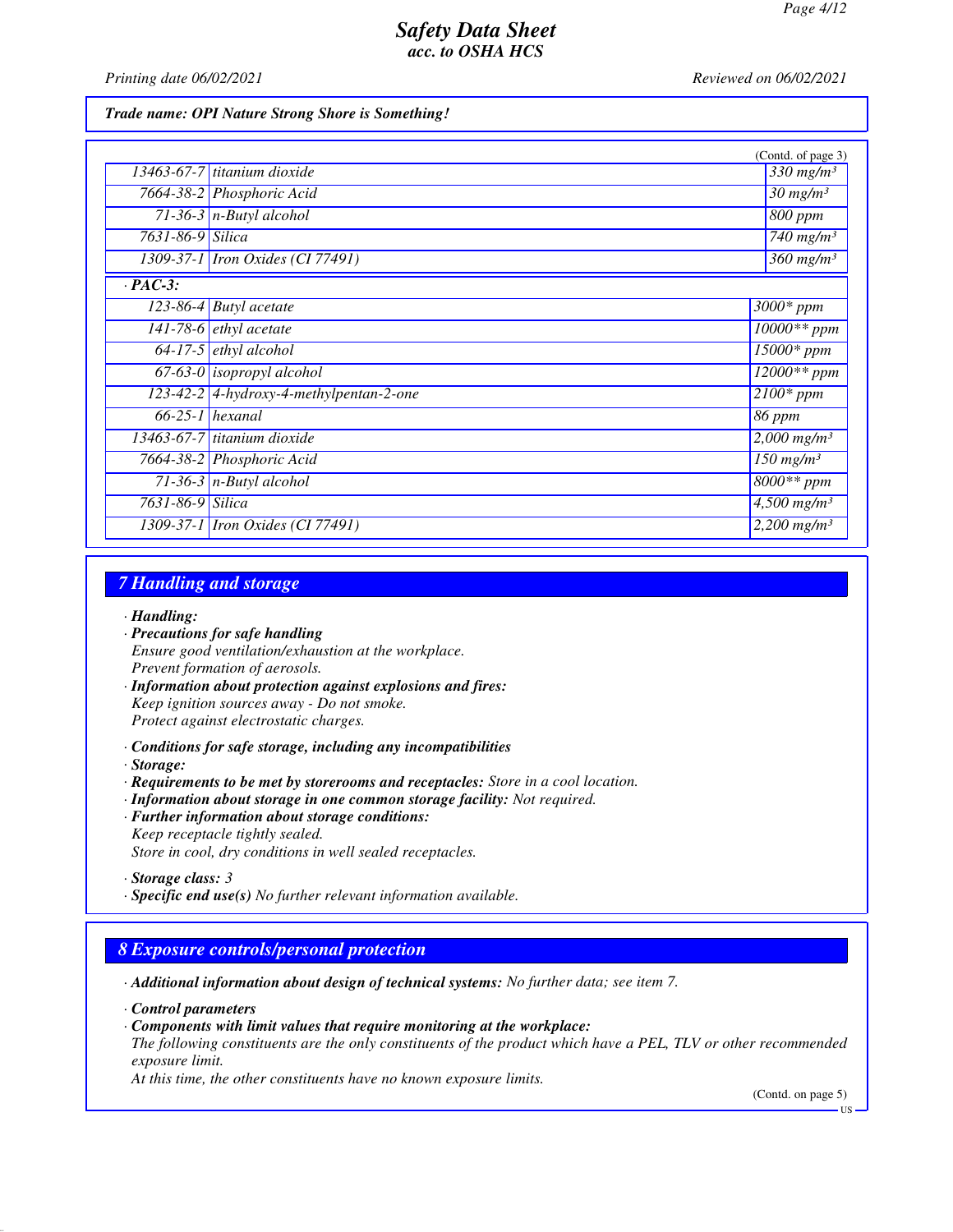*Printing date 06/02/2021 Reviewed on 06/02/2021*

#### *Trade name: OPI Nature Strong Shore is Something!*

| (Contd. of page 4)                                                                                                                              |
|-------------------------------------------------------------------------------------------------------------------------------------------------|
| 123-86-4 Butyl acetate                                                                                                                          |
| PEL Long-term value: 710 mg/m <sup>3</sup> , 150 ppm                                                                                            |
| REL Short-term value: $950$ mg/m <sup>3</sup> , 200 ppm                                                                                         |
| Long-term value: 710 mg/m <sup>3</sup> , 150 ppm                                                                                                |
| TLV Short-term value: $712 \text{ mg/m}^3$ , 150 ppm                                                                                            |
| Long-term value: 238 mg/m <sup>3</sup> , 50 ppm                                                                                                 |
| 141-78-6 ethyl acetate                                                                                                                          |
| PEL Long-term value: 1400 mg/m <sup>3</sup> , 400 ppm                                                                                           |
| REL Long-term value: 1400 mg/m <sup>3</sup> , 400 ppm                                                                                           |
| $TLV$ Long-term value: 1440 mg/m <sup>3</sup> , 400 ppm                                                                                         |
| 64-17-5 ethyl alcohol                                                                                                                           |
| PEL Long-term value: 1900 mg/m <sup>3</sup> , 1000 ppm                                                                                          |
| REL Long-term value: $1900$ mg/m <sup>3</sup> , $1000$ ppm                                                                                      |
| TLV Short-term value: $1880$ mg/m <sup>3</sup> , 1000 ppm                                                                                       |
| Additional information: The lists that were valid during the creation were used as basis.                                                       |
| · Exposure controls                                                                                                                             |
| · Personal protective equipment:                                                                                                                |
| · General protective and hygienic measures:                                                                                                     |
| Keep away from foodstuffs, beverages and feed.                                                                                                  |
| Immediately remove all soiled and contaminated clothing.                                                                                        |
| Wash hands before breaks and at the end of work.                                                                                                |
| Avoid contact with the eyes.                                                                                                                    |
| Avoid contact with the eyes and skin.                                                                                                           |
| · Breathing equipment:<br>In case of brief exposure or low pollution use respiratory filter device. In case of intensive or longer exposure use |
| respiratory protective device that is independent of circulating air.                                                                           |
| · Protection of hands:                                                                                                                          |
| Protective gloves                                                                                                                               |

*The glove material has to be impermeable and resistant to the product/ the substance/ the preparation. Due to missing tests no recommendation to the glove material can be given for the product/ the preparation/ the chemical mixture.*

*Selection of the glove material on consideration of the penetration times, rates of diffusion and the degradation · Material of gloves*

*The selection of the suitable gloves does not only depend on the material, but also on further marks of quality and varies from manufacturer to manufacturer. As the product is a preparation of several substances, the resistance of the glove material can not be calculated in advance and has therefore to be checked prior to the application.*

## *· Penetration time of glove material*

M

*The exact break through time has to be found out by the manufacturer of the protective gloves and has to be observed.*

(Contd. on page 6)

US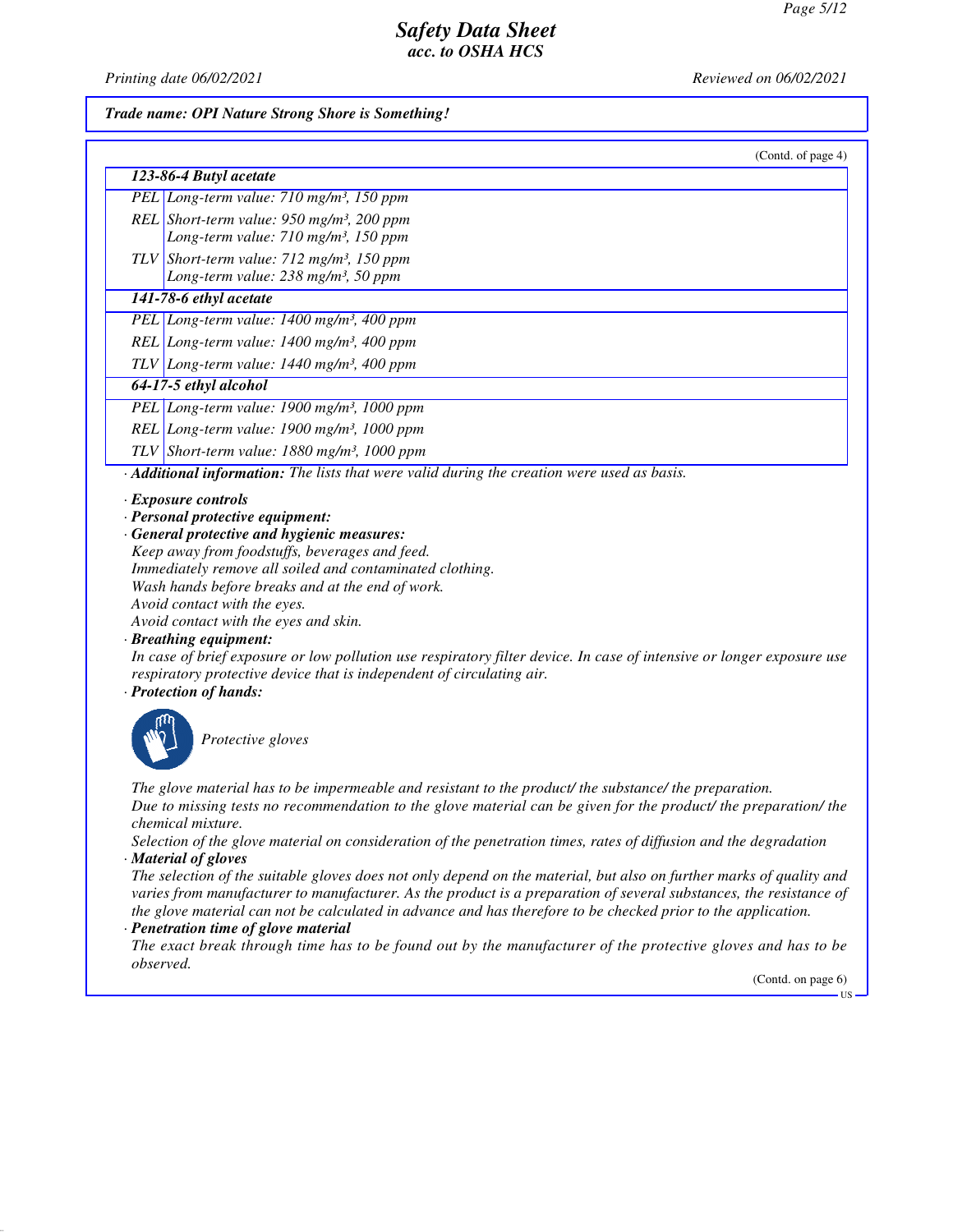(Contd. of page 5)

US

## *Safety Data Sheet acc. to OSHA HCS*

*Printing date 06/02/2021 Reviewed on 06/02/2021*

*Trade name: OPI Nature Strong Shore is Something!*

*· Eye protection:*



*Tightly sealed goggles*

# *9 Physical and chemical properties · Information on basic physical and chemical properties · General Information · Appearance: Form: Viscous Color: According to product specification · Odor: Characteristic · Odor threshold: Not determined. · pH-value: Not determined. · Change in condition Melting point/Melting range: Undetermined. Boiling point/Boiling range: 77-78 °C (170.6-172.4 °F) · Flash point: -1 °C (30.2 °F) · Flammability (solid, gaseous): Not applicable. · Ignition temperature: 425 °C (797 °F) · Decomposition temperature: Not determined. · Auto igniting: Product is not selfigniting. · Danger of explosion: Product is not explosive. However, formation of explosive air/vapor mixtures are possible. · Explosion limits: Lower: 1.2 Vol % Upper: 11.5 Vol % · Vapor pressure at 20 °C (68 °F): 97 hPa (72.8 mm Hg) · Density: Not determined. · Relative density Not determined. · Vapor density Not determined. <i>·* Evaporation rate *· Solubility in / Miscibility with Water: Fully miscible. · Partition coefficient (n-octanol/water): Not determined. · Viscosity: Dynamic: Not determined. Kinematic: Not determined. · Solvent content: Organic solvents: 72.0 % VOC content: 72.02 % 720.2 g/l / 6.01 lb/gal* (Contd. on page 7)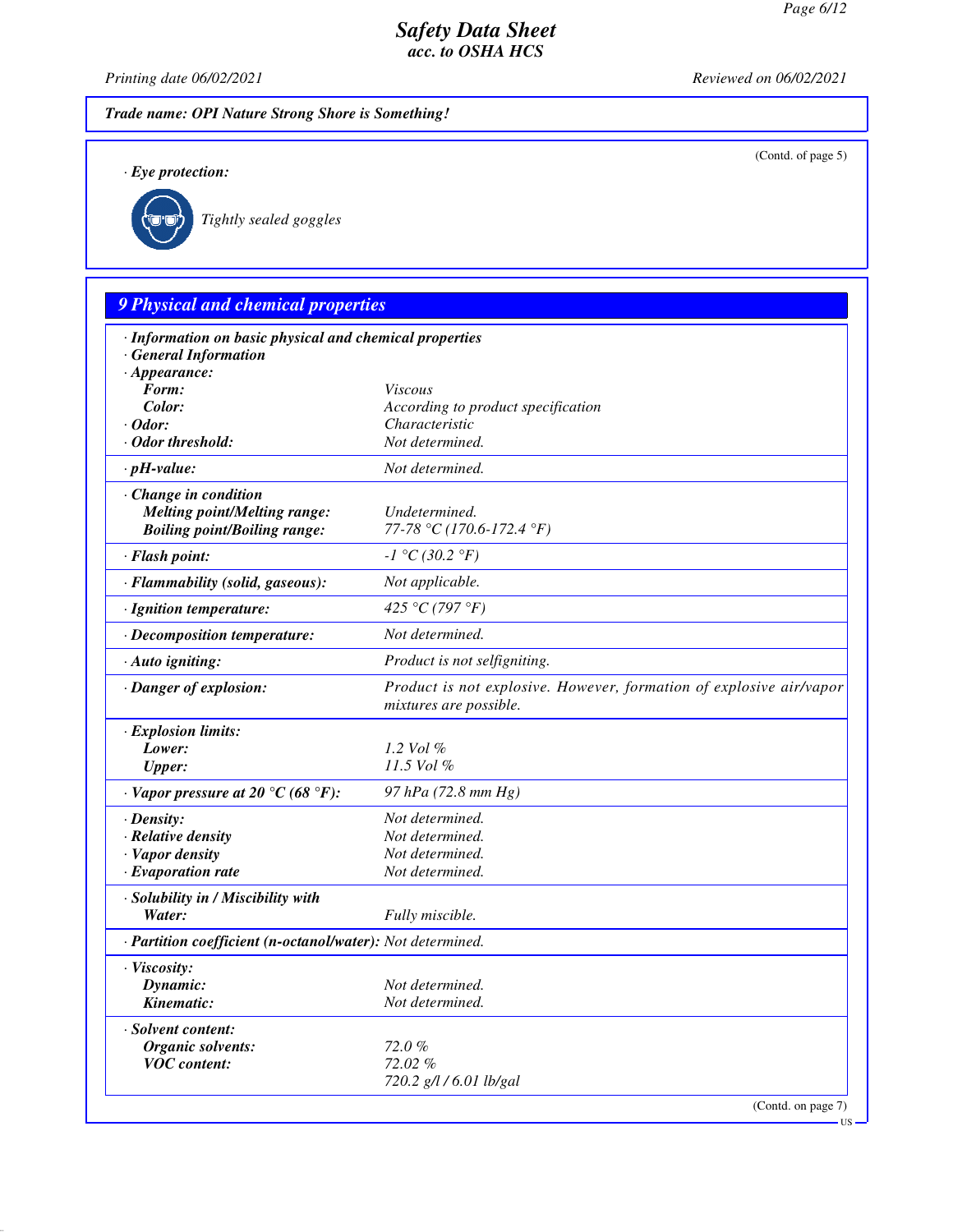(Contd. of page 6)

# *Safety Data Sheet acc. to OSHA HCS*

*Printing date 06/02/2021 Reviewed on 06/02/2021*

*Trade name: OPI Nature Strong Shore is Something!*

*Solids content: 12.3 %*

*· Other information No further relevant information available.*

## *10 Stability and reactivity*

*· Reactivity No further relevant information available.*

*· Chemical stability*

*· Thermal decomposition / conditions to be avoided: No decomposition if used according to specifications.*

*· Possibility of hazardous reactions No dangerous reactions known.*

*· Conditions to avoid No further relevant information available.*

*· Incompatible materials: No further relevant information available.*

*· Hazardous decomposition products: No dangerous decomposition products known.*

## *11 Toxicological information*

*· Information on toxicological effects*

*· Acute toxicity:*

*· LD/LC50 values that are relevant for classification:*

| 123-86-4 Butyl acetate |  |
|------------------------|--|
|                        |  |

*Oral LD50 13,100 mg/kg (rat) Dermal LD50 >5,000 mg/kg (rabbit)*

*Inhalative LC50/4 h >21 mg/l (rat)*

## *141-78-6 ethyl acetate*

*Oral LD50 5,620 mg/kg (rabbit) Inhalative LC50/4 h 1,600 mg/l (rat)*

# *64-17-5 ethyl alcohol*

*Oral LD50 10,470 mg/kg (rat) (bw (OECD 401)) Inhalative LC50/4 h 116.9 mg/l (rat) (air (//OECD 403))*

*· Primary irritant effect:*

*· on the skin: No irritant effect.*

*· on the eye: Irritating effect.*

*· Sensitization: Sensitization possible through skin contact.*

*· Additional toxicological information:*

*The product shows the following dangers according to internally approved calculation methods for preparations: Irritant*

#### *· Carcinogenic categories*

| · IARC (International Agency for Research on Cancer) |                                                  |    |
|------------------------------------------------------|--------------------------------------------------|----|
|                                                      | $64-17-5$ ethyl alcohol                          |    |
|                                                      | $\boxed{67-63-0}$ isopropyl alcohol              |    |
|                                                      | 13463-67-7 titanium dioxide                      | 2B |
|                                                      | 61790-53-2 Diatomaceous earth (Silica-Amorphous) |    |
| 7631-86-9 Silica                                     |                                                  |    |
|                                                      | 1309-37-1 <i>Iron Oxides</i> (CI 77491)          |    |
|                                                      | (Contd. on page 8)                               |    |

US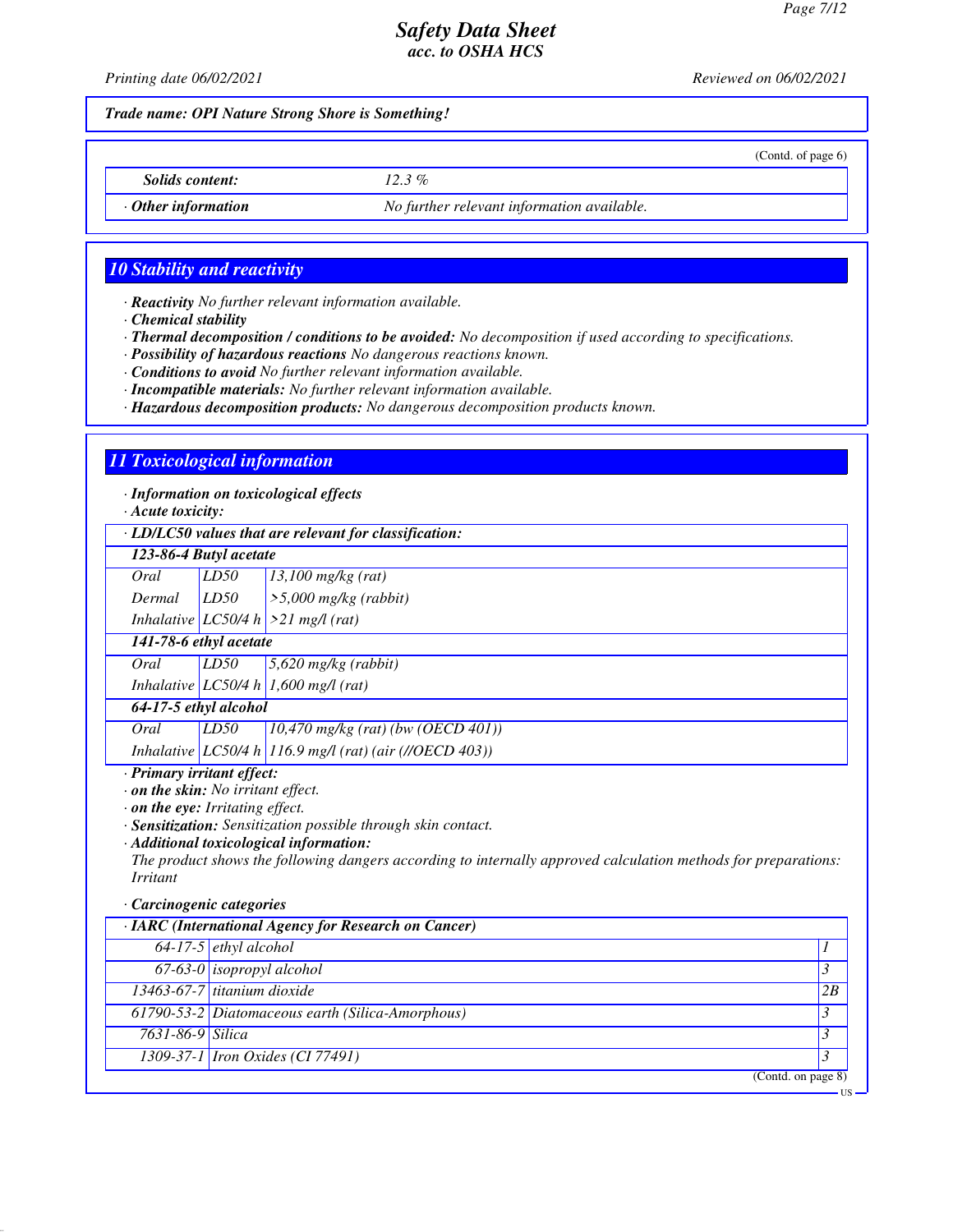*Printing date 06/02/2021 Reviewed on 06/02/2021*

*Trade name: OPI Nature Strong Shore is Something!*

(Contd. of page 7)

*· NTP (National Toxicology Program)*

*None of the ingredients is listed.*

*· OSHA-Ca (Occupational Safety & Health Administration)*

*None of the ingredients is listed.*

# *12 Ecological information*

*· Toxicity*

- *· Aquatic toxicity: No further relevant information available.*
- *· Persistence and degradability No further relevant information available.*
- *· Behavior in environmental systems:*
- *· Bioaccumulative potential No further relevant information available.*
- *· Mobility in soil No further relevant information available.*
- *· Additional ecological information:*
- *· General notes:*

*Water hazard class 2 (Self-assessment): hazardous for water Do not allow product to reach ground water, water course or sewage system. Danger to drinking water if even small quantities leak into the ground.*

- *· Results of PBT and vPvB assessment*
- *· PBT: Not applicable.*
- *· vPvB: Not applicable.*
- *· Other adverse effects No further relevant information available.*

## *13 Disposal considerations*

*· Waste treatment methods*

*· Recommendation:*

*Must not be disposed of together with household garbage. Do not allow product to reach sewage system.*

*· Uncleaned packagings:*

- *· Recommendation: Disposal must be made according to official regulations.*
- *· Recommended cleansing agent: Water, if necessary with cleansing agents.*

| $\cdot$ UN-Number             |                     |  |
|-------------------------------|---------------------|--|
| · DOT, IMDG, IATA             | <i>UN1263</i>       |  |
| · UN proper shipping name     |                     |  |
| $\cdot$ <i>DOT</i>            | Paint               |  |
| $\cdot$ IMDG, IATA            | <b>PAINT</b>        |  |
| · Transport hazard class(es)  |                     |  |
| $\cdot$ DOT                   |                     |  |
|                               |                     |  |
| v<br><b>FLAMMARLE LICHARD</b> |                     |  |
|                               |                     |  |
|                               |                     |  |
| $\cdot$ Class                 | 3 Flammable liquids |  |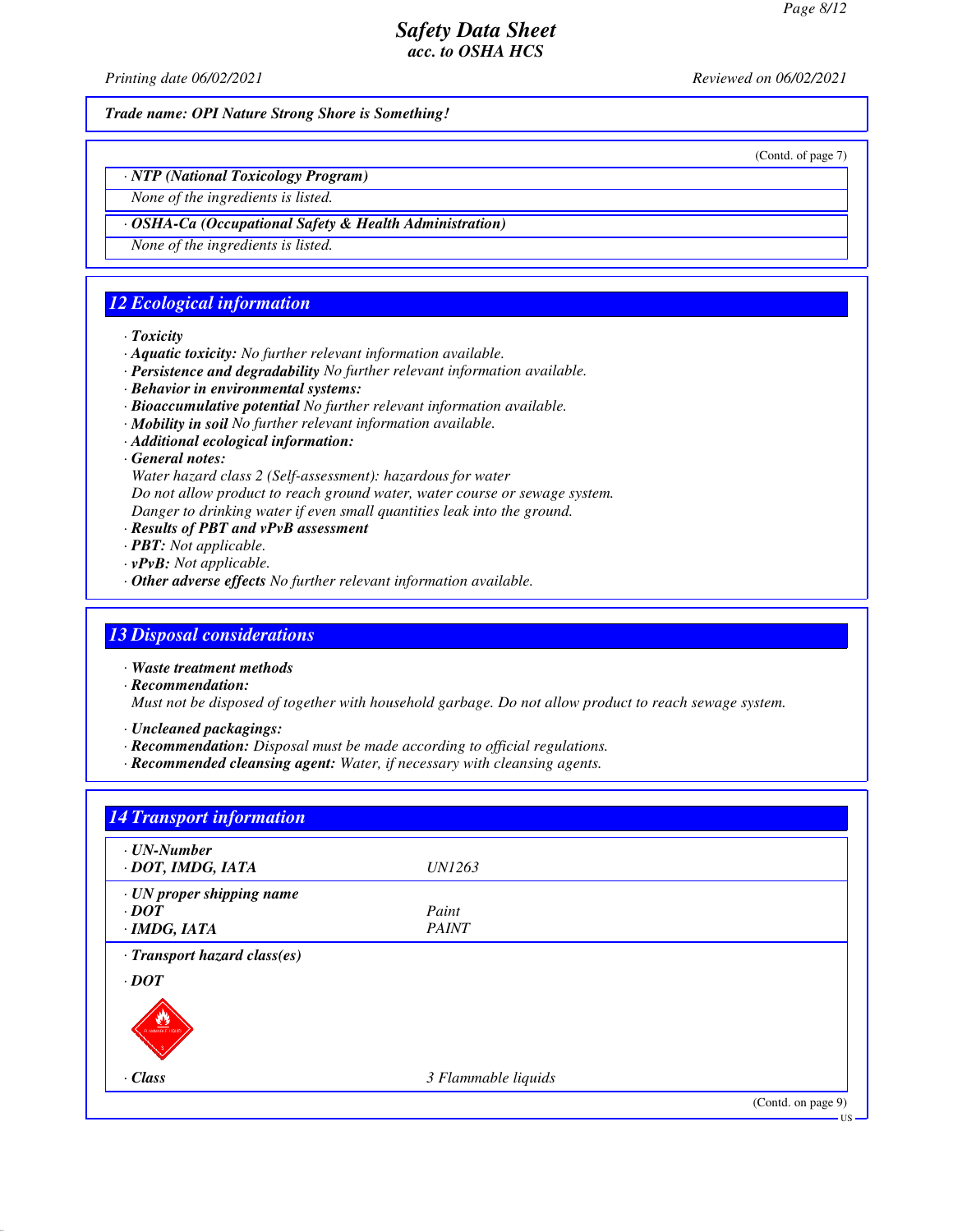*Printing date 06/02/2021 Reviewed on 06/02/2021*

*Trade name: OPI Nature Strong Shore is Something!*

|                                                                                     | (Contd. of page 8)                               |
|-------------------------------------------------------------------------------------|--------------------------------------------------|
| $\cdot$ <i>Label</i>                                                                | $\mathfrak{Z}$                                   |
| $\cdot$ IMDG, IATA                                                                  |                                                  |
|                                                                                     |                                                  |
| · Class                                                                             | 3 Flammable liquids                              |
| $\cdot$ Label                                                                       | 3                                                |
| · Packing group                                                                     |                                                  |
| · DOT, IMDG, IATA                                                                   | II                                               |
| · Environmental hazards:                                                            | Not applicable.                                  |
| · Special precautions for user                                                      | Warning: Flammable liquids                       |
| · Hazard identification number (Kemler code): 33                                    |                                                  |
| · EMS Number:                                                                       | $F-E,S-E$                                        |
| · Stowage Category                                                                  | $\boldsymbol{B}$                                 |
| · Transport in bulk according to Annex II of<br><b>MARPOL73/78 and the IBC Code</b> | Not applicable.                                  |
| · Transport/Additional information:                                                 |                                                  |
| $\cdot$ DOT                                                                         |                                                  |
| · Quantity limitations                                                              | On passenger aircraft/rail: 5 L                  |
|                                                                                     | On cargo aircraft only: 60 L                     |
| $\cdot$ IMDG                                                                        |                                                  |
| $\cdot$ Limited quantities (LQ)                                                     | 5L                                               |
| $\cdot$ Excepted quantities (EQ)                                                    | Code: E2                                         |
|                                                                                     | Maximum net quantity per inner packaging: 30 ml  |
|                                                                                     | Maximum net quantity per outer packaging: 500 ml |
| · UN "Model Regulation":                                                            | <b>UN 1263 PAINT, 3, II</b>                      |

## *15 Regulatory information*

*· Safety, health and environmental regulations/legislation specific for the substance or mixture No further relevant information available. · Sara*

| · Section 355 (extremely hazardous substances):   |
|---------------------------------------------------|
| None of the ingredients is listed.                |
| · Section 313 (Specific toxic chemical listings): |
| 67-63-0 <i>isopropyl alcohol</i>                  |

*7664-38-2 Phosphoric Acid*

*71-36-3 n-Butyl alcohol*

*7446-19-7 zinc sulphate (hydrous) (mono-, hexa-and hepta hydrate)*

## *· TSCA (Toxic Substances Control Act): 123-86-4 Butyl acetate ACTIVE*

*141-78-6 ethyl acetate ACTIVE 9004-70-0 Nitrocellulose ACTIVE*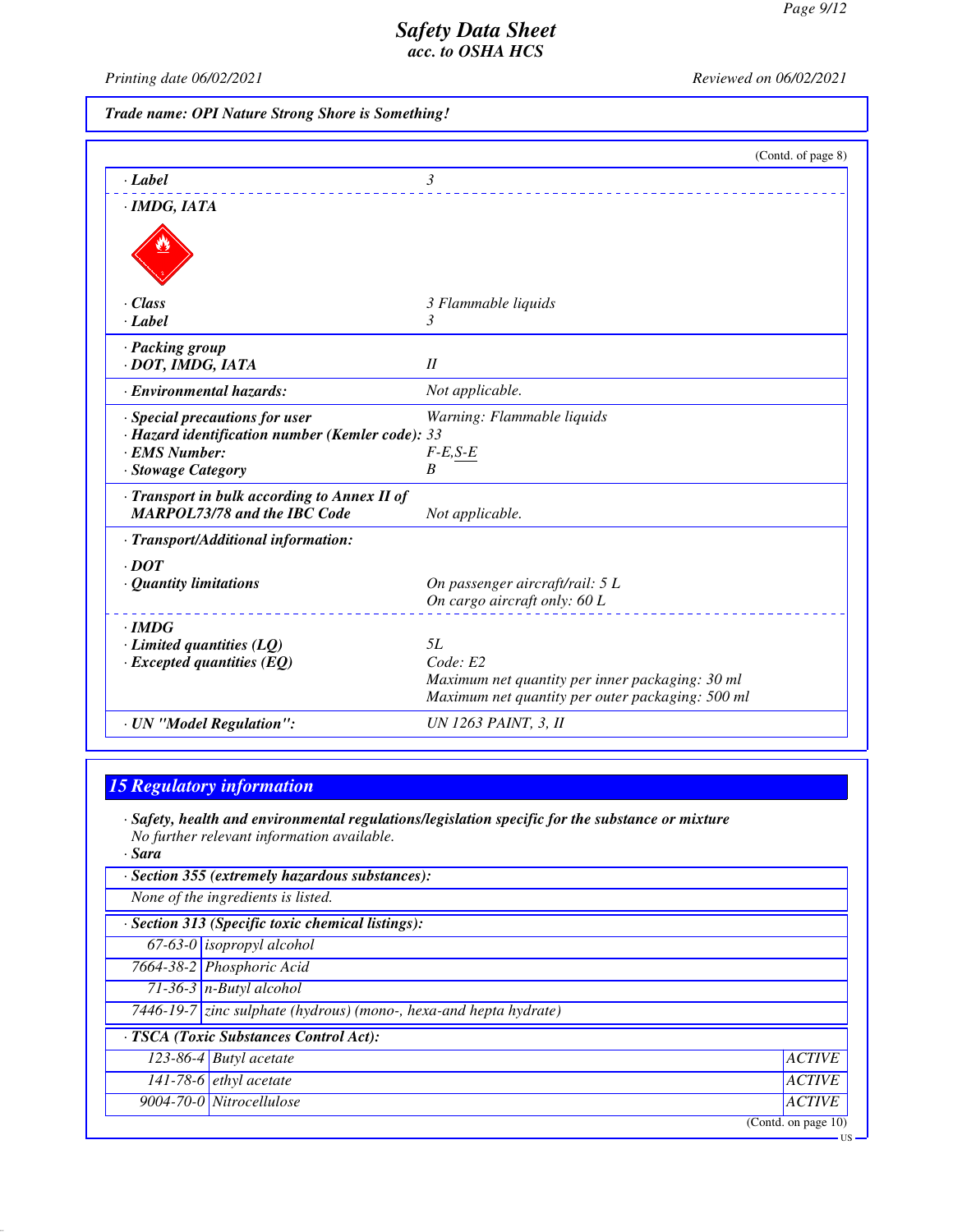*Printing date 06/02/2021 Reviewed on 06/02/2021*

# *Trade name: OPI Nature Strong Shore is Something!*

|                           |                                                                                                                    | (Contd. of page 9)          |
|---------------------------|--------------------------------------------------------------------------------------------------------------------|-----------------------------|
|                           | 28407-73-0 Adipic Acid/Neopentyl Glycol/Trimellitic Anhydride Copolymer                                            | <b>ACTIVE</b>               |
|                           | 77-90-7 Tributyl acetylcitrate                                                                                     | <b>ACTIVE</b>               |
|                           | 64-17-5 ethyl alcohol                                                                                              | <b>ACTIVE</b>               |
|                           | 67-63-0 <i>isopropyl alcohol</i>                                                                                   | <b>ACTIVE</b>               |
|                           | 123-42-2 4-hydroxy-4-methylpentan-2-one                                                                            | <b>ACTIVE</b>               |
|                           | 110-44-1 hexa-2,4-dienoic acid                                                                                     | <b>ACTIVE</b>               |
|                           | $66-25-1$ hexanal                                                                                                  | <b>ACTIVE</b>               |
|                           | 13463-67-7 titanium dioxide                                                                                        | <b>ACTIVE</b>               |
|                           | 25869-00-5 Ferric Ammonium Ferrocyanide                                                                            | <b>ACTIVE</b>               |
|                           | 7664-38-2 Phosphoric Acid                                                                                          | <b>ACTIVE</b>               |
|                           | $69-65-8$ D-mannitol                                                                                               | <b>ACTIVE</b>               |
|                           | 61790-53-2 Diatomaceous earth (Silica-Amorphous)                                                                   | <b>ACTIVE</b>               |
|                           | $71-36-3$ n-Butyl alcohol                                                                                          | <b>ACTIVE</b>               |
| 7631-86-9 Silica          |                                                                                                                    | <b>ACTIVE</b>               |
|                           | 1309-37-1 Iron Oxides (CI 77491)                                                                                   | <b>ACTIVE</b>               |
| 1934-21-0 CI 19140        |                                                                                                                    | <b>ACTIVE</b>               |
| $10191-41-0$ Tocopherol   |                                                                                                                    | <b>ACTIVE</b>               |
|                           | · Hazardous Air Pollutants                                                                                         |                             |
|                           | None of the ingredients is listed.                                                                                 |                             |
| $\cdot$ Proposition 65    |                                                                                                                    |                             |
|                           | Chemicals known to cause cancer:                                                                                   |                             |
|                           | 13463-67-7 titanium dioxide                                                                                        |                             |
|                           | · Chemicals known to cause reproductive toxicity for females:                                                      |                             |
|                           | None of the ingredients is listed.                                                                                 |                             |
|                           | · Chemicals known to cause reproductive toxicity for males:                                                        |                             |
|                           | None of the ingredients is listed.                                                                                 |                             |
|                           | · Chemicals known to cause developmental toxicity:                                                                 |                             |
| $64-17-5$ ethyl alcohol   |                                                                                                                    |                             |
| · Carcinogenic categories |                                                                                                                    |                             |
|                           | · EPA (Environmental Protection Agency)                                                                            |                             |
|                           | $71-36-3$ n-Butyl alcohol                                                                                          | $\overline{D}$              |
|                           | 7446-19-7 zinc sulphate (hydrous) (mono-, hexa-and hepta hydrate)                                                  | D, I, II                    |
|                           | · TLV (Threshold Limit Value)                                                                                      |                             |
|                           | $64-17-5$ ethyl alcohol                                                                                            | A3                          |
|                           | $67-63-0$ isopropyl alcohol                                                                                        | A4                          |
|                           | 13463-67-7 titanium dioxide                                                                                        | A4                          |
|                           | 1309-37-1 <i>Iron Oxides</i> (CI 77491)                                                                            | A4                          |
|                           | · NIOSH-Ca (National Institute for Occupational Safety and Health)                                                 |                             |
|                           | $13463-67-7$ titanium dioxide                                                                                      |                             |
|                           | <b>GHS label elements</b> The product is classified and labeled according to the Globally Harmonized System (GHS). |                             |
|                           |                                                                                                                    | (Contd. on page 11)<br>- US |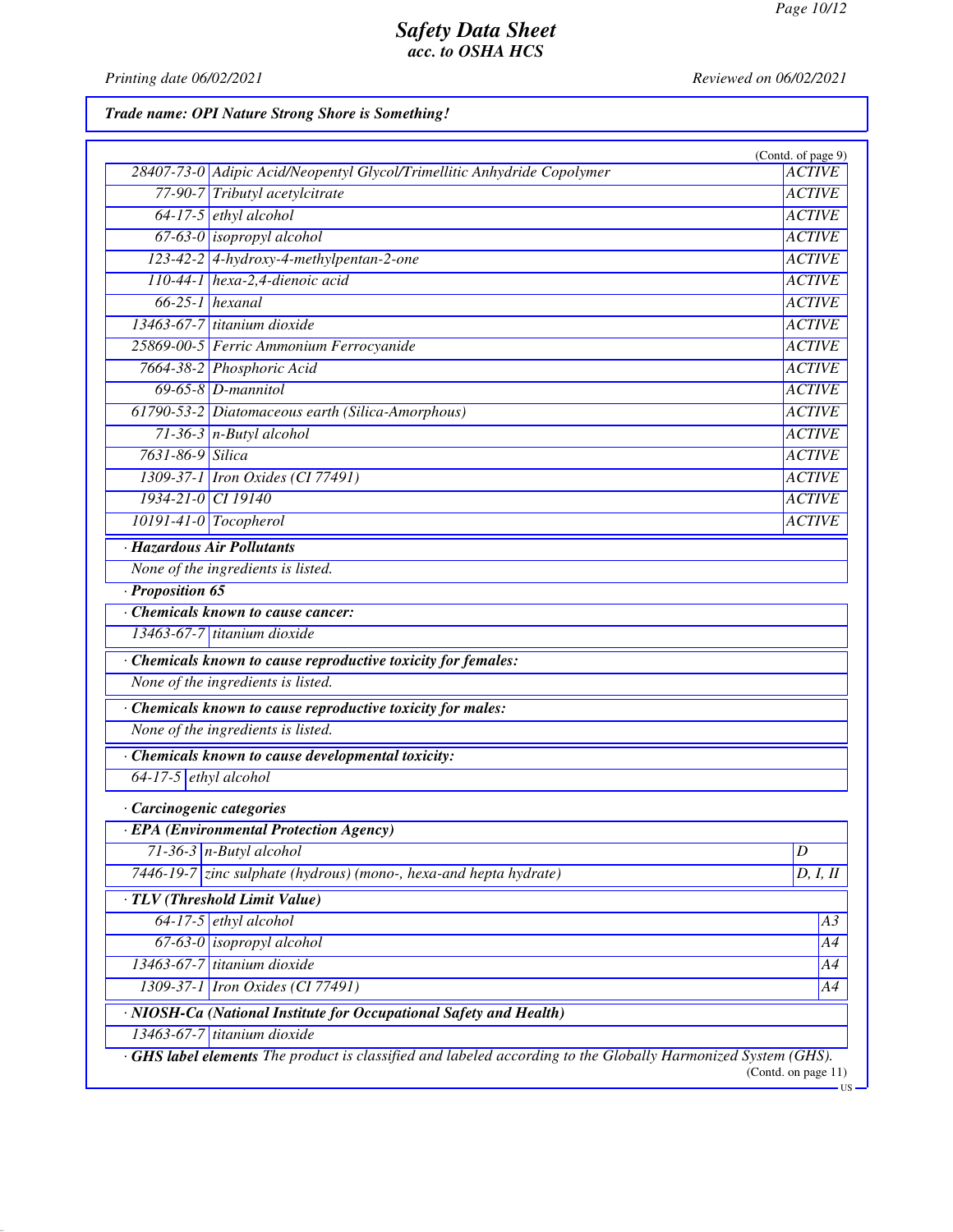*Printing date 06/02/2021 Reviewed on 06/02/2021*

| Trade name: OPI Nature Strong Shore is Something!                                                                                                                                 |                     |
|-----------------------------------------------------------------------------------------------------------------------------------------------------------------------------------|---------------------|
|                                                                                                                                                                                   | (Contd. of page 10) |
| · Hazard pictograms                                                                                                                                                               |                     |
|                                                                                                                                                                                   |                     |
|                                                                                                                                                                                   |                     |
|                                                                                                                                                                                   |                     |
| GHS02<br>GHS07                                                                                                                                                                    |                     |
|                                                                                                                                                                                   |                     |
| · Signal word Danger                                                                                                                                                              |                     |
| · Hazard-determining components of labeling:                                                                                                                                      |                     |
| <b>Butyl</b> acetate                                                                                                                                                              |                     |
| Adipic Acid/Neopentyl Glycol/Trimellitic Anhydride Copolymer                                                                                                                      |                     |
| ethyl acetate                                                                                                                                                                     |                     |
| · Hazard statements                                                                                                                                                               |                     |
| Highly flammable liquid and vapor.                                                                                                                                                |                     |
| Causes serious eye irritation.<br>May cause an allergic skin reaction.                                                                                                            |                     |
| May cause drowsiness or dizziness.                                                                                                                                                |                     |
| · Precautionary statements                                                                                                                                                        |                     |
| Keep away from heat/sparks/open flames/hot surfaces. - No smoking.                                                                                                                |                     |
| Ground/bond container and receiving equipment.                                                                                                                                    |                     |
| Use explosion-proof electrical/ventilating/lighting/equipment.                                                                                                                    |                     |
| Use only non-sparking tools.                                                                                                                                                      |                     |
| Take precautionary measures against static discharge.                                                                                                                             |                     |
| Avoid breathing dust/fume/gas/mist/vapors/spray                                                                                                                                   |                     |
| Wash thoroughly after handling.                                                                                                                                                   |                     |
| Use only outdoors or in a well-ventilated area.                                                                                                                                   |                     |
| Contaminated work clothing must not be allowed out of the workplace.                                                                                                              |                     |
| Wear protective gloves/protective clothing/eye protection/face protection.<br>If on skin (or hair): Take off immediately all contaminated clothing. Rinse skin with water/shower. |                     |
| IF INHALED: Remove person to fresh air and keep comfortable for breathing.                                                                                                        |                     |
| If in eyes: Rinse cautiously with water for several minutes. Remove contact lenses, if present and easy to do.                                                                    |                     |
| Continue rinsing.                                                                                                                                                                 |                     |
| Call a poison center/doctor if you feel unwell.                                                                                                                                   |                     |
| Specific treatment (see on this label).                                                                                                                                           |                     |
| If skin irritation or rash occurs: Get medical advice/attention.                                                                                                                  |                     |
| If eye irritation persists: Get medical advice/attention.                                                                                                                         |                     |
| Wash contaminated clothing before reuse.                                                                                                                                          |                     |
| In case of fire: Use for extinction: CO2, powder or water spray.                                                                                                                  |                     |
| Store in a well-ventilated place. Keep container tightly closed.                                                                                                                  |                     |
| Store in a well-ventilated place. Keep cool.                                                                                                                                      |                     |
| Store locked up.<br>Dispose of contents/container in accordance with local/regional/national/international regulations.                                                           |                     |
| · Chemical safety assessment: A Chemical Safety Assessment has not been carried out.                                                                                              |                     |
|                                                                                                                                                                                   |                     |

# *16 Other information*

*This information is based on our present knowledge. However, this shall not constitute a guarantee for any specific product features and shall not establish a legally valid contractual relationship.*

- *· Department issuing SDS: Abteilung Umweltschutz*
- *· Contact: Hr. Dr. Speckbacher*
- *· Date of preparation / last revision 06/02/2021 / -*
- *· Abbreviations and acronyms:*
- *IMDG: International Maritime Code for Dangerous Goods*

(Contd. on page 12)

US